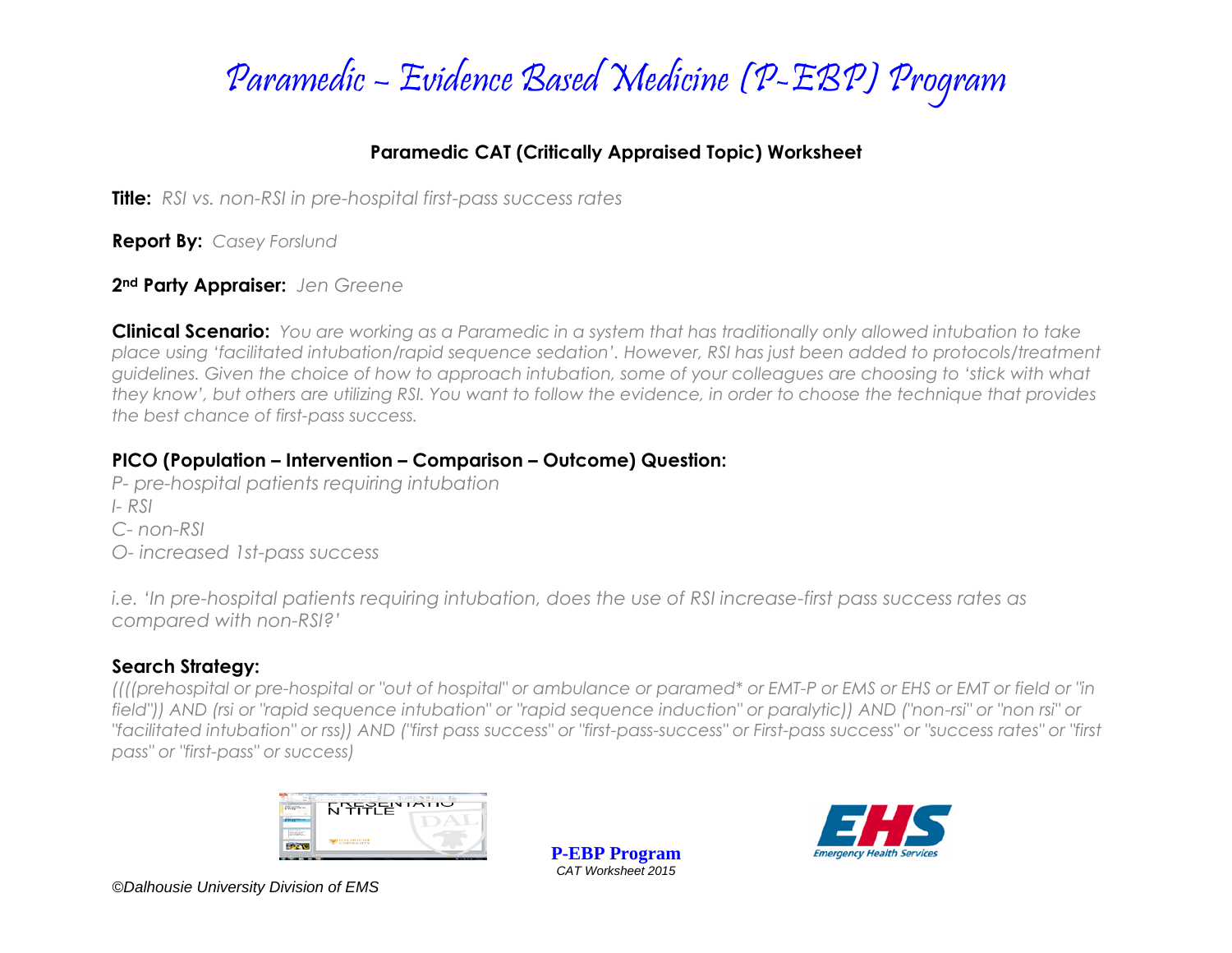#### **Search Outcome:**

*4 papers (both by brown/hubble used, bernard as well - totalling 3 papers for this CAT)*

| <b>AUTHOR, DATE</b>      | POPULATION:<br>SAMPLE<br><b>CHARACTERISTICS</b>                                                                                                                                                                            | <b>DESIGN (LOE)</b>                                                   | <b>OUTCOMES</b>                                                                                                                                                                  | <b>RESULTS</b>                                                                                                                                                                                                                      | STRENGTHS/<br>WEAKNESSES                                                                                                                                                                                                                                                                                                                                                                                                                                                                    |
|--------------------------|----------------------------------------------------------------------------------------------------------------------------------------------------------------------------------------------------------------------------|-----------------------------------------------------------------------|----------------------------------------------------------------------------------------------------------------------------------------------------------------------------------|-------------------------------------------------------------------------------------------------------------------------------------------------------------------------------------------------------------------------------------|---------------------------------------------------------------------------------------------------------------------------------------------------------------------------------------------------------------------------------------------------------------------------------------------------------------------------------------------------------------------------------------------------------------------------------------------------------------------------------------------|
| Hubble/Brown et al, 2010 | Patients requiring field<br>intubation<br>a total of 57,132<br>prehospital patients<br>were included<br>This was a meta-analysis<br>of 117 separate studies.<br>The study sample sizes<br>ranged from 7-5,371<br>patients. | This was a meta-<br>analysis, so is<br>considered level 1<br>evidence | The authors were<br>looking for overall field<br>intubation success<br>rates (49% of these<br>procedures were<br>performed by<br>Paramedics, and the<br>rest by other providers) | Overall success rates for<br>non-RSI OETI in non-<br>cardiac arrest<br>patients: 69.8%<br>A 96.7% success rate was<br>seen in procedures where<br>RSI was utilized<br>No combined p-value or<br>confidence interval was<br>provided | This study was not<br>specifically designed<br>to compare RSI to<br>non-RSI, yet this data<br>is easily discernible to<br>readers interested in<br>this portion of the<br>dataset<br>huge combined<br>sample size<br>Definitely<br>generalizable to the<br>EMS setting, as all<br>procedures were<br>performed<br>prehospitally<br>There are very few<br>papers available that<br>provide prehospital-<br>specific data on this<br>topic, making this<br>dataset very<br>valuable. The data |

#### **Relevant Papers (none were directly relevant to the PICO question):**



**P-EBP Program** *CAT Worksheet 2015*

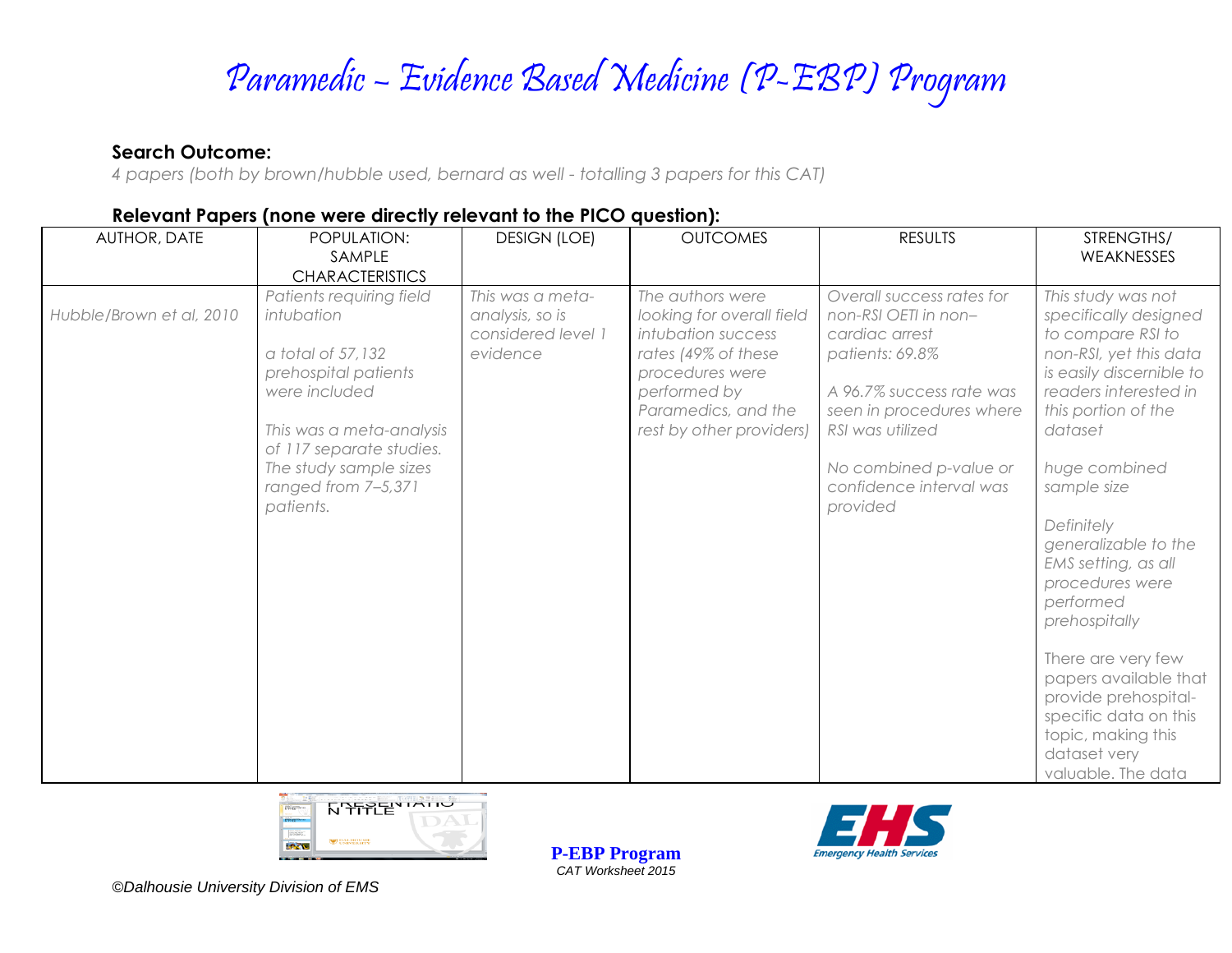|                           |                                                                                                                                                                   |                                                                                                                                               |                                                                                                                                                                                                                                                                                                    |                                                                                                                                                                                                          | contained in this<br>report appear to be<br>relatively free of bias<br>and trustworthy.                                                                          |
|---------------------------|-------------------------------------------------------------------------------------------------------------------------------------------------------------------|-----------------------------------------------------------------------------------------------------------------------------------------------|----------------------------------------------------------------------------------------------------------------------------------------------------------------------------------------------------------------------------------------------------------------------------------------------------|----------------------------------------------------------------------------------------------------------------------------------------------------------------------------------------------------------|------------------------------------------------------------------------------------------------------------------------------------------------------------------|
| Bernard et al; 2010       | prehospital head<br>trauma patients older<br>than 15, GCS less than<br>10 with intact airway<br>reflexes<br>1045 were evaluated,<br>328 of whom were<br>enrolled. | RCT (best, besides<br>meta-analysis or<br>systematic review):<br>level 1 or 2<br>evidence,<br>depending on<br>which criteria is<br>being used | Favorable neurologic<br>outcome at 6 months<br>(field vs in-hospital<br>intubation)                                                                                                                                                                                                                | 51% of patients receiving<br>field intubation displayed<br>favorable neurologic<br>outcomes vs. only 39%<br>favorable neurologic<br>outcome in patients who<br>were intubated in-hospital<br>$P = 0.046$ | Very well designed<br>trial, but did not<br>reach statistical<br>significance.<br>This study did not<br>provide data that<br>directly compares RSI<br>vs non-RSI |
| Hubble, Brown et al; 2011 | Prehospital patients<br>requiring intubation                                                                                                                      | Systematic review;<br>level 1 evidence.<br>36 studies covered,<br>including a<br>combined total of<br>4,574 procedures<br>were included       | The study designers<br>were looking to find<br>overall prehospital<br>intubation success<br>rates in order to use<br>data as benchmarks<br>for managers to<br>improve clinical<br>practice. However;<br>there are datasets<br>within the paper that<br>allow one to compare<br>RSI to non-RSI ETI. | 96.7% success rate for<br>prehospital ETI using RSI as<br>compared with 86.4% for<br>prehospital ETI performed<br>without RSI                                                                            | The data in this well-<br>designed systematic<br>review appear<br>trustworthy and are<br>directly applicable to<br>EMS/EHS                                       |

**Comments:** *It was very surprising to see such a lack of existing research on this topic. Most EMS/EHS medical directors prohibit prehospital use of RSI (forcing practitioners to utilize DFI/RSS), yet is is common for anesthetists to claim it is irresponsible to intubate without utilizing paralytics. This double-standard facilitates a self-fulfilling* 



**P-EBP Program** *CAT Worksheet 2015*

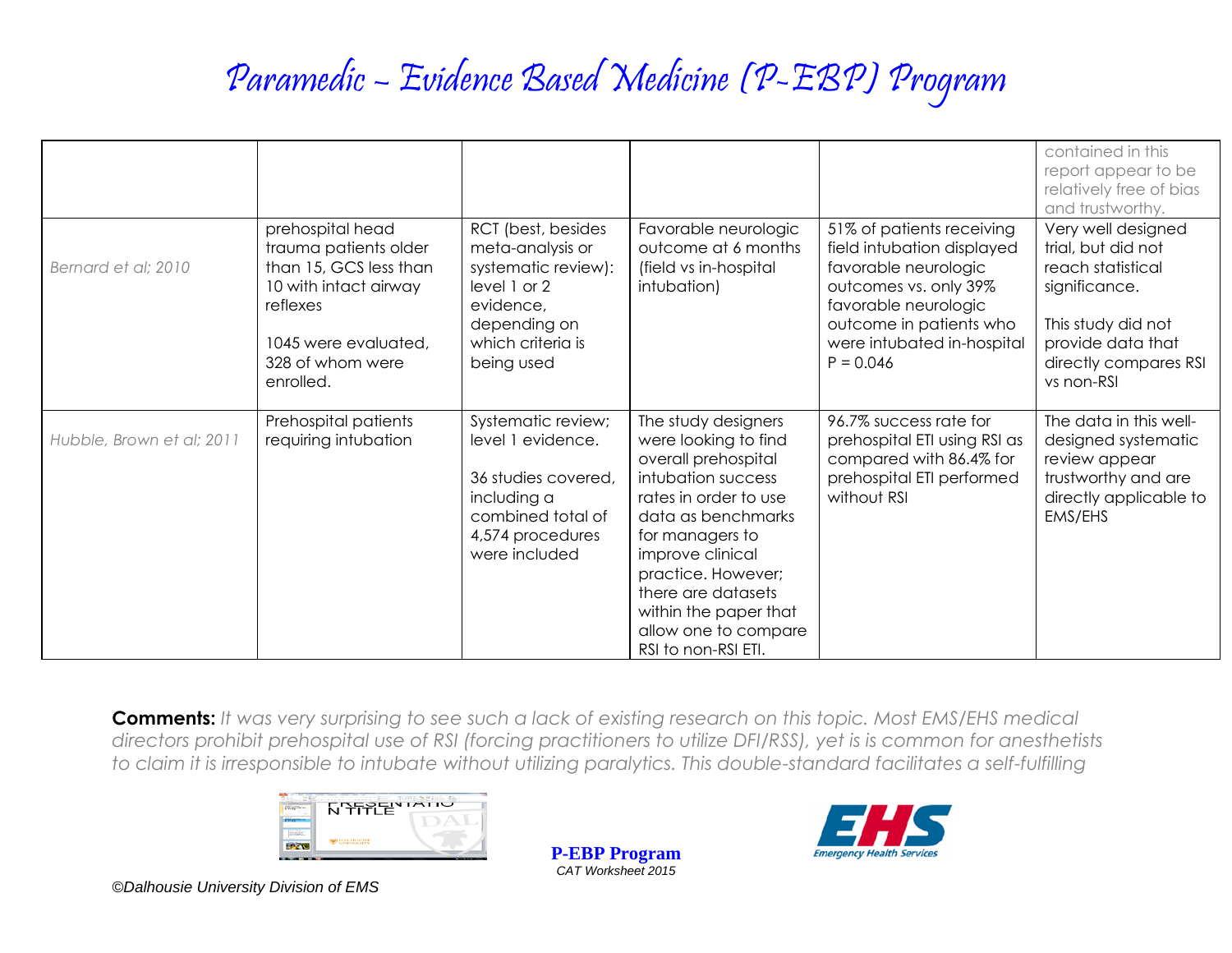*prophecy, where paramedic first-pass success rates are likely negatively affected due to being forced to use sub-optimal medications; and those lower first-pass success rates are used as examples for other medical professionals to support their claims that intubation is a procedure that should be reserved for physicians. All of this points to the fact that prehospital professionals need to come together to design and participate in a highquality, multi-centre RCT that can gather definitive data to show what the above papers hint at: if Paramedics are given an equal playing-field ie allowed to use RSI/paralytics, our first-pass success rates can equal or super cede those of in-hospital practitioners.* 

**Consider:** *The evidence in the three articles reviewed above should be viewed with cautious optimism. None of the papers were looking specifically at the PICO 'prehospital RSI vs non-RSI'. It would be best to use the evidence from the three papers above as 'hypothesis-generating' data; to motivate us to create and participate in an RCT that specifically compares prehospital RSI and non-RSI.*

**Clinical Bottom Line:** *The 2010 & 2011 papers by hubble/Brown et al provided convincing data that in nonarrest patients, RSI appears to increase first-pass success rates. We already know that RSI is the gold-standard*  for in-hospital intubation; these papers reveal it is time to design a large, multicentre RCT to provide definitive *evidence that RSI should be the gold-standard in the prehospital arena.* 

#### **References:**

**1. Michael W. Hubble, Lawrence Brown, Denise A. Wilfong, Attila Hertelendy, Randall W. Benner & Michael E. Richards (2010) A Meta-Analysis of Prehospital Airway Control Techniques Part I: Orotracheal and Nasotracheal Intubation Success Rates, Prehospital Emergency Care, 14:3, 377-401, DOI: 10.3109/10903121003790173<https://doi.org/10.3109/10903121003790173>**



**P-EBP Program** *CAT Worksheet 2015*